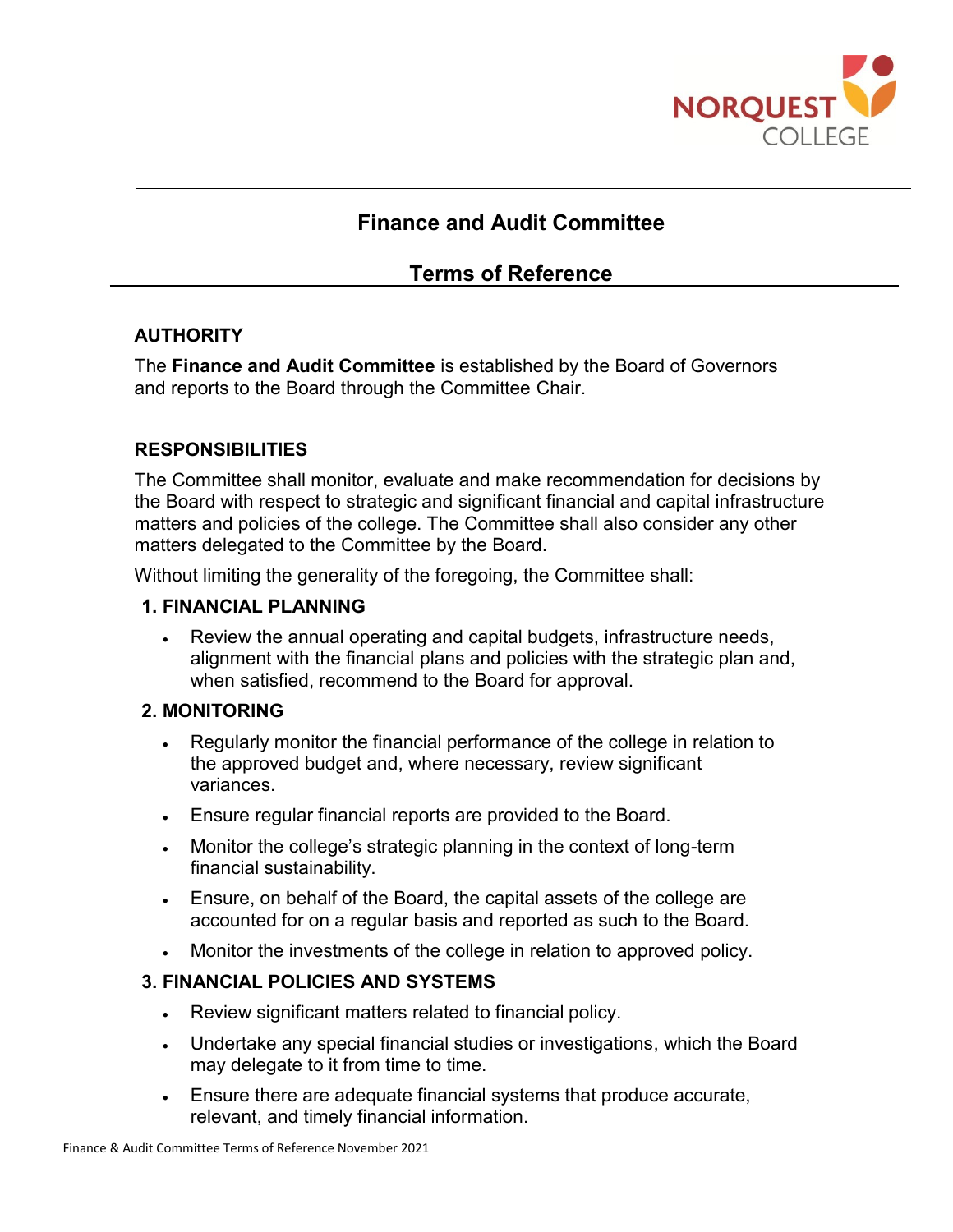

# **4. AUDIT**

- Review the results of internal and external audits performed and ensure corrective action has been taken where control or reporting weaknesses are identified.
- Meet with the external auditors to discuss their annual audit.
- Review and recommend to the Board the response to the annual exit report issued by the external auditors.
- Report periodically to the Board on matters pertaining to or emanating from an internal audit program.

# **5. ANNUAL FINANCIAL STATEMENTS**

• Review the annual draft financial statements and, where appropriate, suggest improvements in the financial information and, when accepted, recommend the financial statements for approval by the Board.

## **6. RISK**

• Monitor and evaluate the effectiveness of the college's Enterprise Risk Management Framework

# **7. AD HOC COMMITTEES**

• The Finance and Audit Committee may strike any Ad Hoc Committee, as required, members of which need not all be Board members<sup>1.</sup>

# **MEMBERSHIP**

The Committee shall be composed of three to five public Board members, one of which serves as Chair.

Ex-officio members include the Chair of the Board and the President. In the event of absence of the committee chair for a particular meeting, the Board Chair or agreeable member with the appropriate level of competency will fill the role of committee chair.

The Vice President Administration and CFO shall provide management support to the Committee, with the assistance of Executive Committee members and management employees.

The Committee composition and terms of reference shall be revisited every two (2) years.

These terms of reference may be amended as required by the committee and reported to the Board.

 $1$  Bylaws of the Board of Governors, article 7.1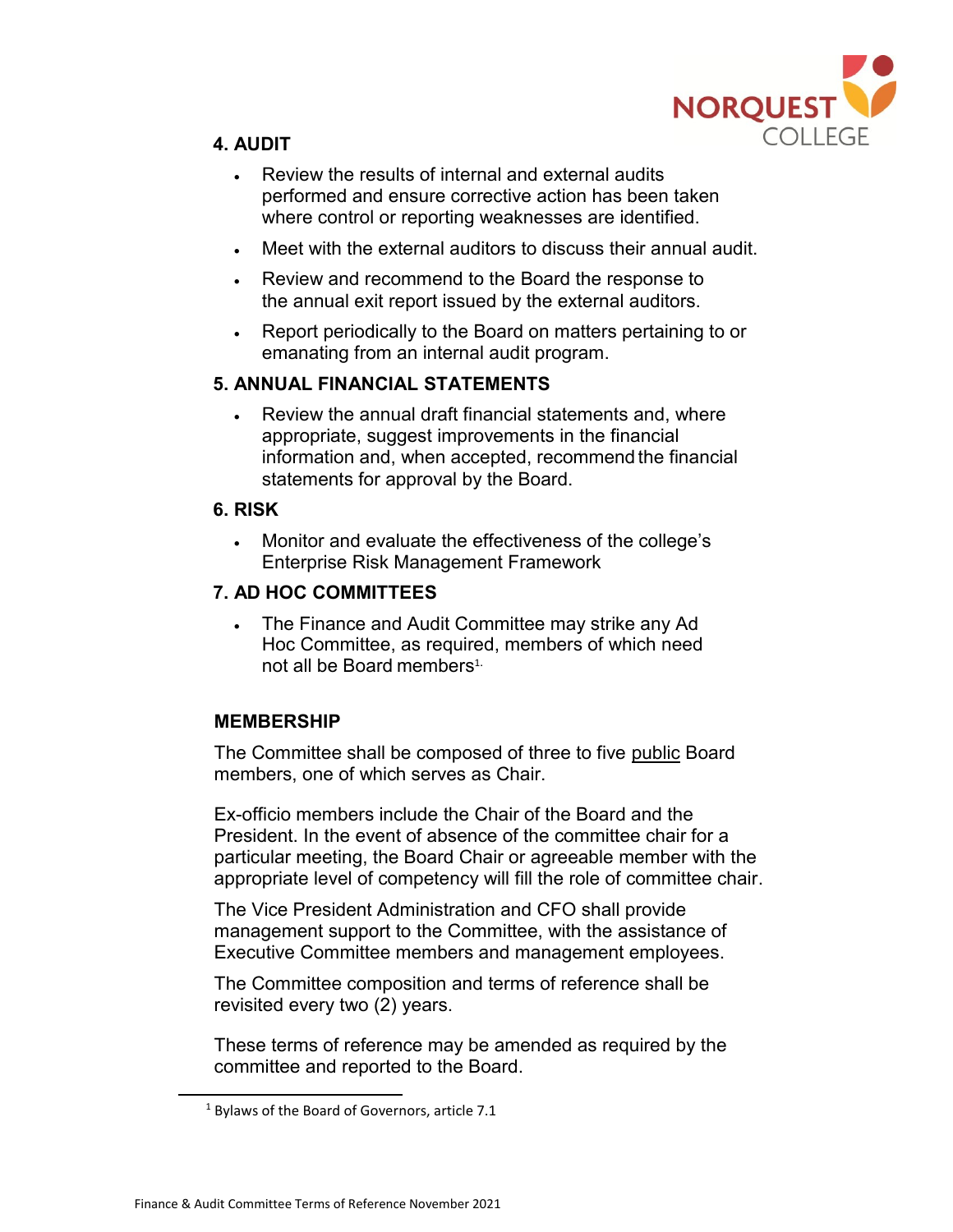

#### **ROLES AND RESPONSIBILITIES**

- As per Bylaw 7.10.4, the committee chair shall report to the Board on a regular basis.
- As per BP No.5 We Delegate Authority to the President: "we delegate our authority and assign responsibility to the College's President to carry out the College's plans and programs on our behalf."
- The Board of Governors values a participatory relationship with the President & CEO and also respects independency where perceived or real conflict of interest may exist.

| <b>ROLES AND RESPONSIBLITIES</b>                                                                                    | <b>PRESIDENT</b><br>and CEO<br><b>RECOMMENDS/</b><br><b>PARTICIPATES</b> | <b>FINANCE &amp; AUDIT</b><br><b>COMMITTEE</b><br><b>REVIEWS APPROVES RECOMMENDS</b> |  |              | <b>BOARD</b><br><b>APPROVES</b> |  |  |
|---------------------------------------------------------------------------------------------------------------------|--------------------------------------------------------------------------|--------------------------------------------------------------------------------------|--|--------------|---------------------------------|--|--|
| <b>FINANCIAL PLANNING</b>                                                                                           |                                                                          |                                                                                      |  |              |                                 |  |  |
| 1. Review Operating and Capital budget                                                                              | ✓                                                                        | $\checkmark$                                                                         |  | ✓            | ✓                               |  |  |
| 2. Review Net Assets Forecast                                                                                       | ✓                                                                        | $\checkmark$                                                                         |  |              |                                 |  |  |
| 3. Review Tuition and Fees                                                                                          | ✓                                                                        | $\checkmark$                                                                         |  | $\checkmark$ | ✓                               |  |  |
| <b>FINANCIAL MONITORING</b>                                                                                         |                                                                          |                                                                                      |  |              |                                 |  |  |
| 4. Monitor Financial Results and Forecasts                                                                          | ✓                                                                        | $\checkmark$                                                                         |  |              |                                 |  |  |
| 5. Monitor Downtown Campus Development Project                                                                      | ✓                                                                        | $\checkmark$                                                                         |  |              |                                 |  |  |
| 6. Monitor Investments                                                                                              | ✓                                                                        | $\checkmark$                                                                         |  |              |                                 |  |  |
| <b>FINANCIAL POLICIES AND SYSTEMS</b>                                                                               |                                                                          |                                                                                      |  |              |                                 |  |  |
| 7. Review significant matters related to financial policy                                                           | ✓                                                                        | $\checkmark$                                                                         |  |              |                                 |  |  |
| 8. Undertake any special financial studies or investigations                                                        | ✓                                                                        | $\checkmark$                                                                         |  |              |                                 |  |  |
| 9. Ensure there are adequate financial systems that produce<br>accurate, relevant, and timely financial information | ✓                                                                        | ✓                                                                                    |  |              |                                 |  |  |
| <b>AUDIT</b>                                                                                                        |                                                                          |                                                                                      |  |              |                                 |  |  |
| 10. Review Auditor General's Audit Plan                                                                             | $\checkmark$                                                             | $\checkmark$                                                                         |  |              |                                 |  |  |
| 11. Review Auditor General's Audit Exit                                                                             | ✓                                                                        | $\checkmark$                                                                         |  |              |                                 |  |  |
| 12. Monitor status of OAG recommendations and report to Board                                                       | ✓                                                                        | $\checkmark$                                                                         |  |              |                                 |  |  |
| 13. Monitor status of internal audit matters and report to Board                                                    | ✓                                                                        | $\checkmark$                                                                         |  |              |                                 |  |  |